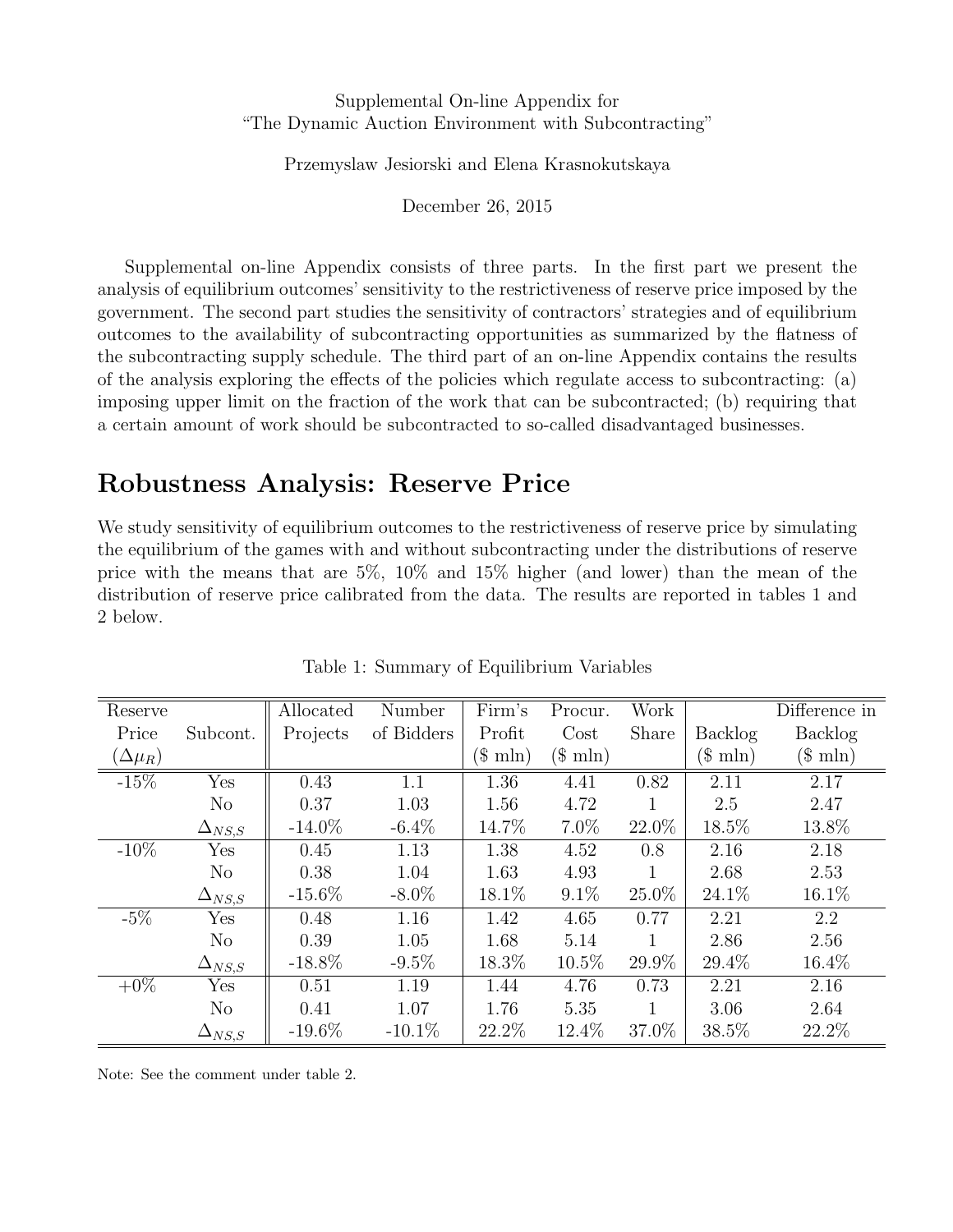| Reserve         |                 | Allocated | Number     | Firm's            | Procur.  | Work  |         | Difference in     |
|-----------------|-----------------|-----------|------------|-------------------|----------|-------|---------|-------------------|
| Price           | Subcont.        | Projects  | of Bidders | Profit            | Cost     | Share | Backlog | Backlog           |
| $(\Delta\mu_R)$ |                 |           |            | $(\$ \text{mln})$ | $$\min$$ |       | $$m\n$  | $(\$ \text{mln})$ |
| $+0\%$          | Yes             | 0.51      | 1.19       | 1.44              | 4.76     | 0.73  | 2.21    | 2.16              |
|                 | $\rm No$        | 0.41      | 1.07       | 1.76              | 5.35     |       | 3.06    | 2.64              |
|                 | $\Delta_{NS,S}$ | $-19.6\%$ | $-10.1\%$  | 22.2%             | 12.4%    | 37.0% | 38.5%   | 22.2%             |
| $+5\%$          | Yes             | 0.53      | 1.21       | 1.47              | 4.87     | 0.71  | 2.18    | 2.16              |
|                 | N <sub>o</sub>  | 0.42      | 1.11       | 1.8               | 5.54     | 1     | 3.22    | 2.7               |
|                 | $\Delta_{NS,S}$ | $-20.8\%$ | $-8.3\%$   | 22.5%             | 13.7%    | 40.9% | 47.7%   | 25.0%             |
| $+10\%$         | Yes             | 0.56      | 1.24       | 1.5               | 4.97     | 0.67  | 2.17    | 2.13              |
|                 | $\rm No$        | 0.43      | 1.13       | 1.86              | 5.75     | 1     | 3.45    | 2.78              |
|                 | $\Delta_{NS,S}$ | $-23.2\%$ | $-8.9\%$   | 24.0%             | 15.7%    | 49.3% | 59.0%   | 30.5%             |
| $+15%$          | Yes             | 0.59      | 1.27       | 1.51              | 5.07     | 0.65  | 2.16    | 2.1               |
|                 | $\rm No$        | 0.45      | 1.14       | 1.89              | 5.94     | 1     | 3.63    | 2.8               |
|                 | $\Delta_{NS,S}$ | $-23.7\%$ | $-10.2\%$  | 25.2%             | 17.2%    | 53.9% | 68.1\%  | 33.3%             |

Table 2: Summary of Equilibrium Variables (continued)

Note: This table reports the equilibrium outcomes under alternative distributions of the reserve price. The third column reports the fraction of projects allocated in equilibrium; the fourth column reports the expected number of bidders which realizes in individual auction; the fifth, sixth and seventh columns report for allocated projects the firm's profits, procurement costs and the expected fraction of work performed in house respectively.

## Robustness Analysis: Subcontracting Schedule

We consider two schedules in addition to the one obtained in calibration exercise (baseline schedule): a schedule which is steeper and a schedule which is flatter than the baseline schedule. The parameters for these alternative supply functions are given in table 3 and they are shown jointly with the baseline subcontracting schedule in the Figure 1. We find that all the properties we documented in the paper are preserved under these permutations. The magnitudes of the effects are generally increasing in the flatness of the subcontracting supply curves.

Table 3: Parameters of Subcontracting Schedules

|                              | Subcontracting schedule |                 |      |  |  |
|------------------------------|-------------------------|-----------------|------|--|--|
|                              | Steep                   | <b>Baseline</b> | Flat |  |  |
| Intercept $(\gamma_1)$       | 0.65                    | 0.65            | 0.65 |  |  |
| Linear part $(\gamma_2)$     | 0.08                    | 0.04            | 0.01 |  |  |
| Hyperbolic part $(\gamma_3)$ | 0.04                    | 0.04            | 0.04 |  |  |

The simulations are based on the subcontracting supply schedules given by equation  $P(hx) = \gamma_1 + \gamma_2 hx + \gamma_3 \frac{hx}{x-hx}$ . The various parameter combinations used in the paper are summarized in the table above.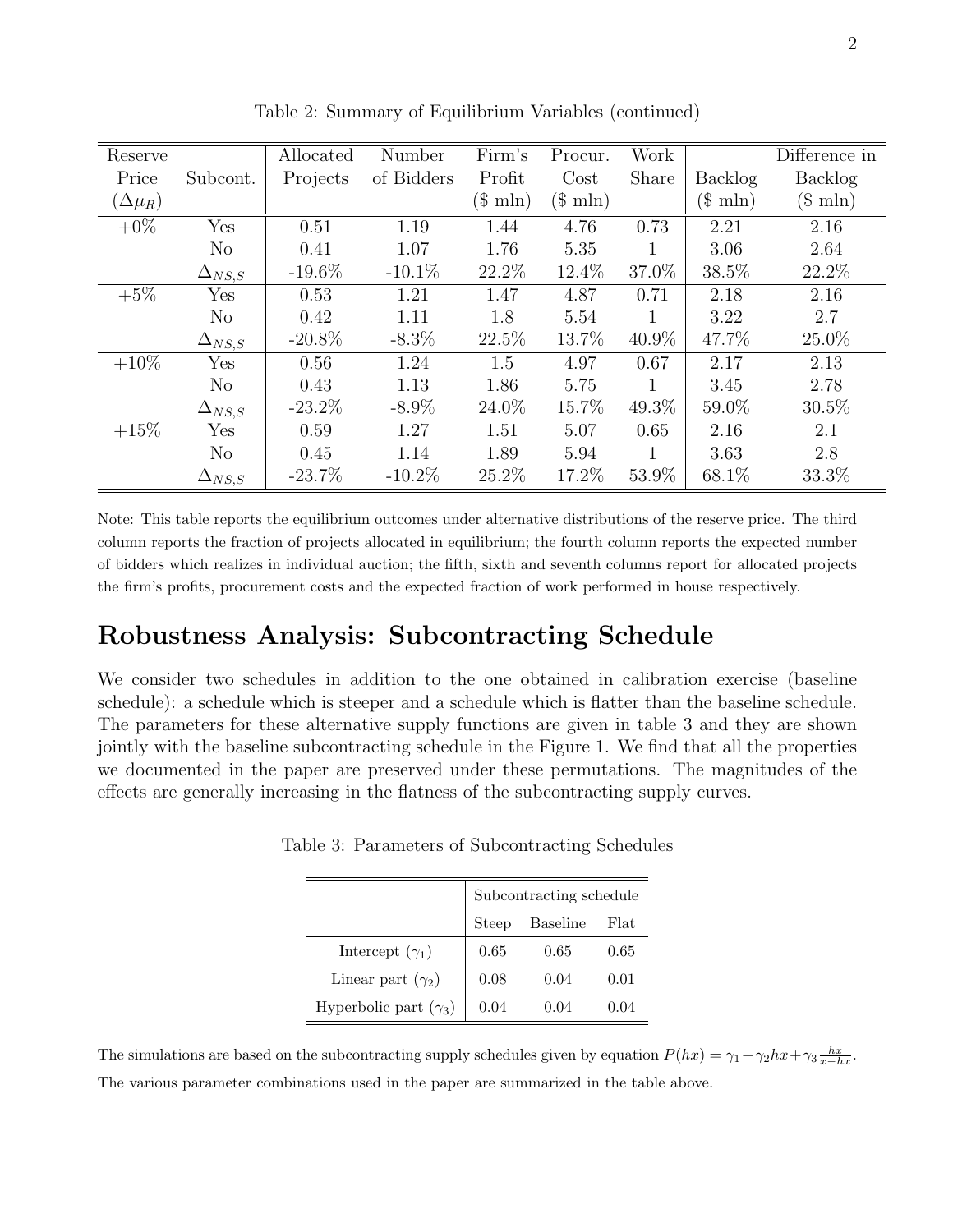

Figure 1: Subcontracting Price Schedules

This figure shows various subcontracting supply functions we use in simulations. It plots per unit price of subcontracting services (vertical axis) versus the subcontracted amount (horizontal axis).

Figure 2: Value Function



This figure shows sections of value function that correspond to different levels of own backlog. It graphs value function against the level of competitor's backlog.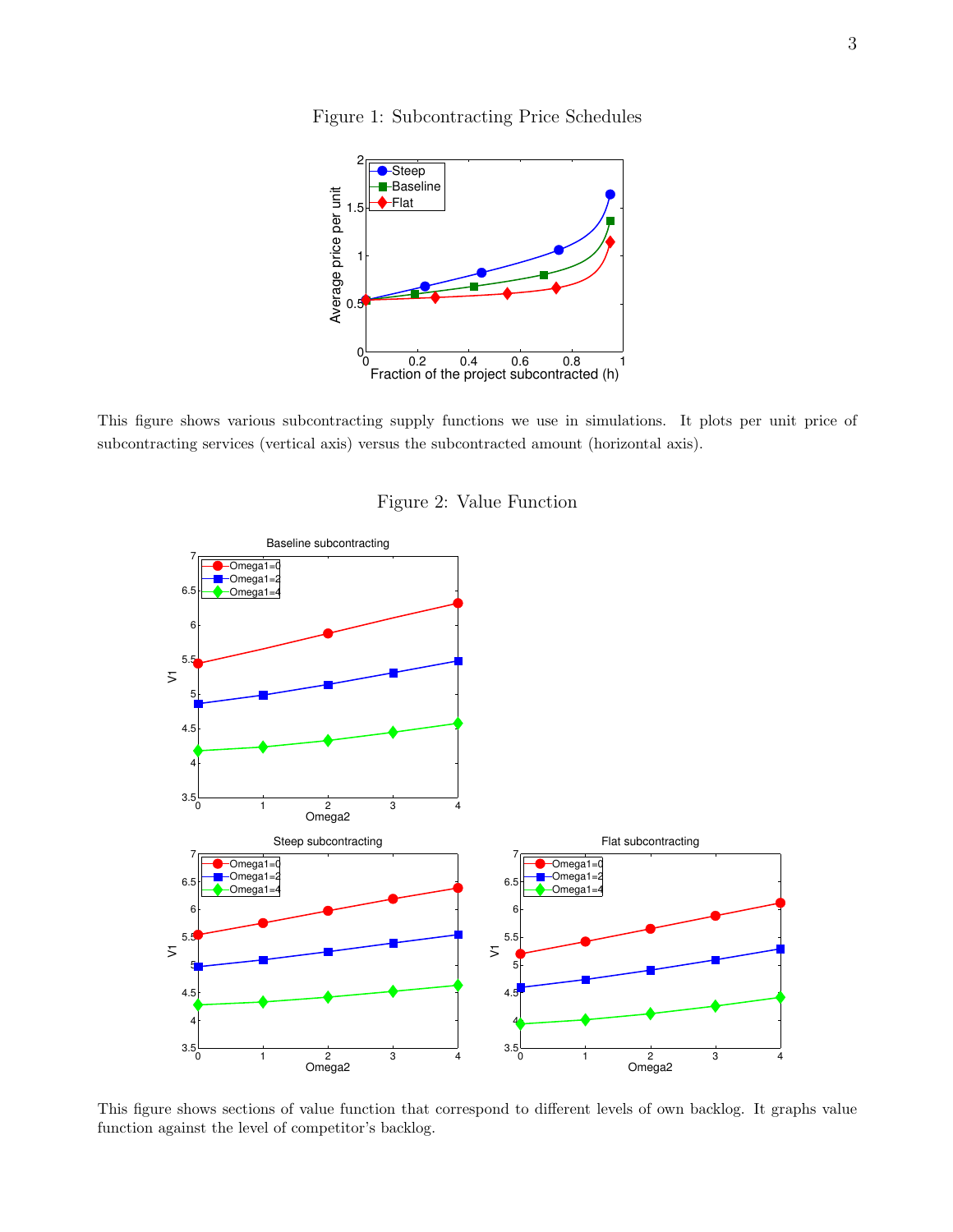



This figure shows subcontracting strategy under various backlog configurations and for different subcontracting supply schedules.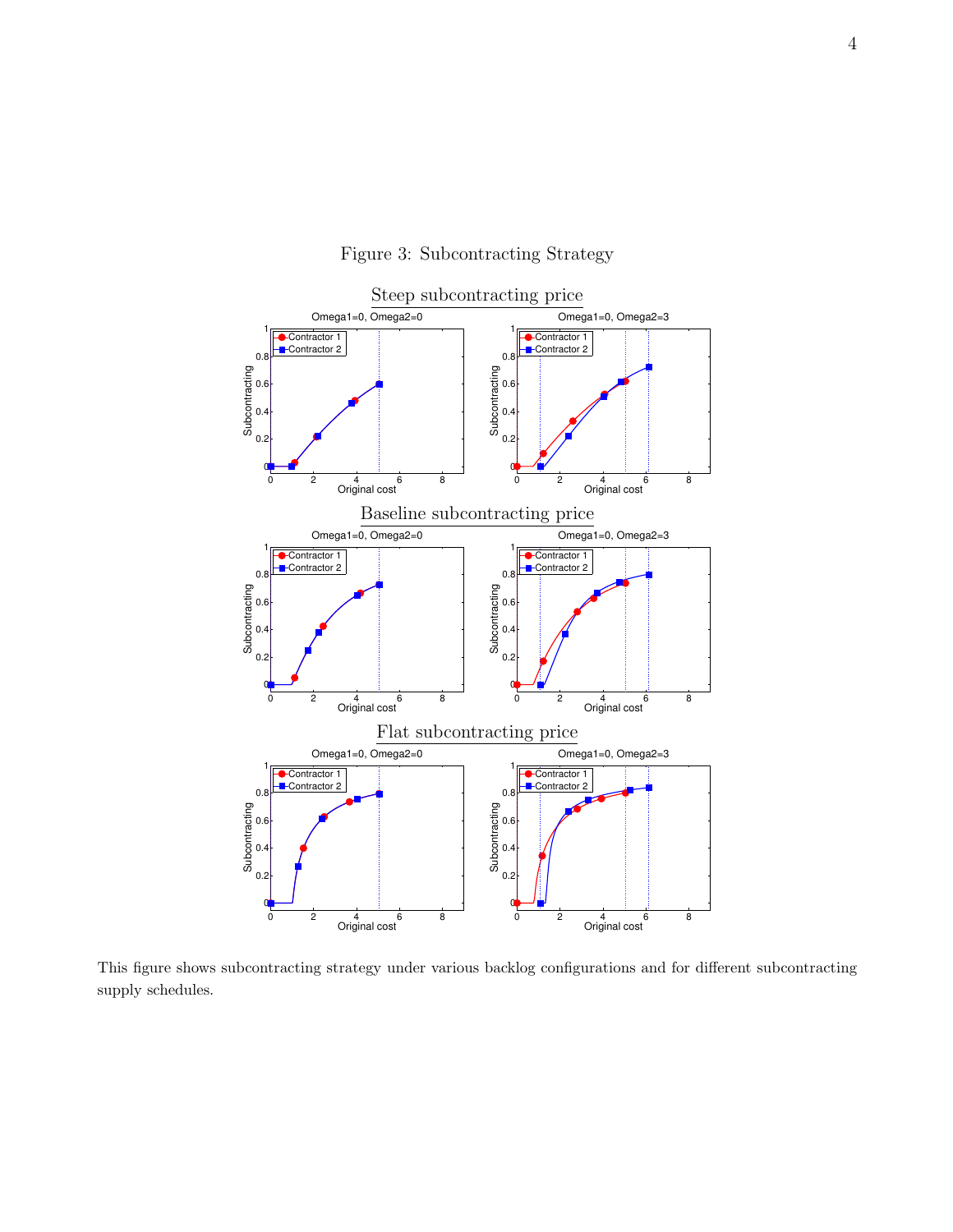#### Figure 4: Bidding Strategies



This figure shows bid functions under various backlog configurations and for different subcontracting supply schedules.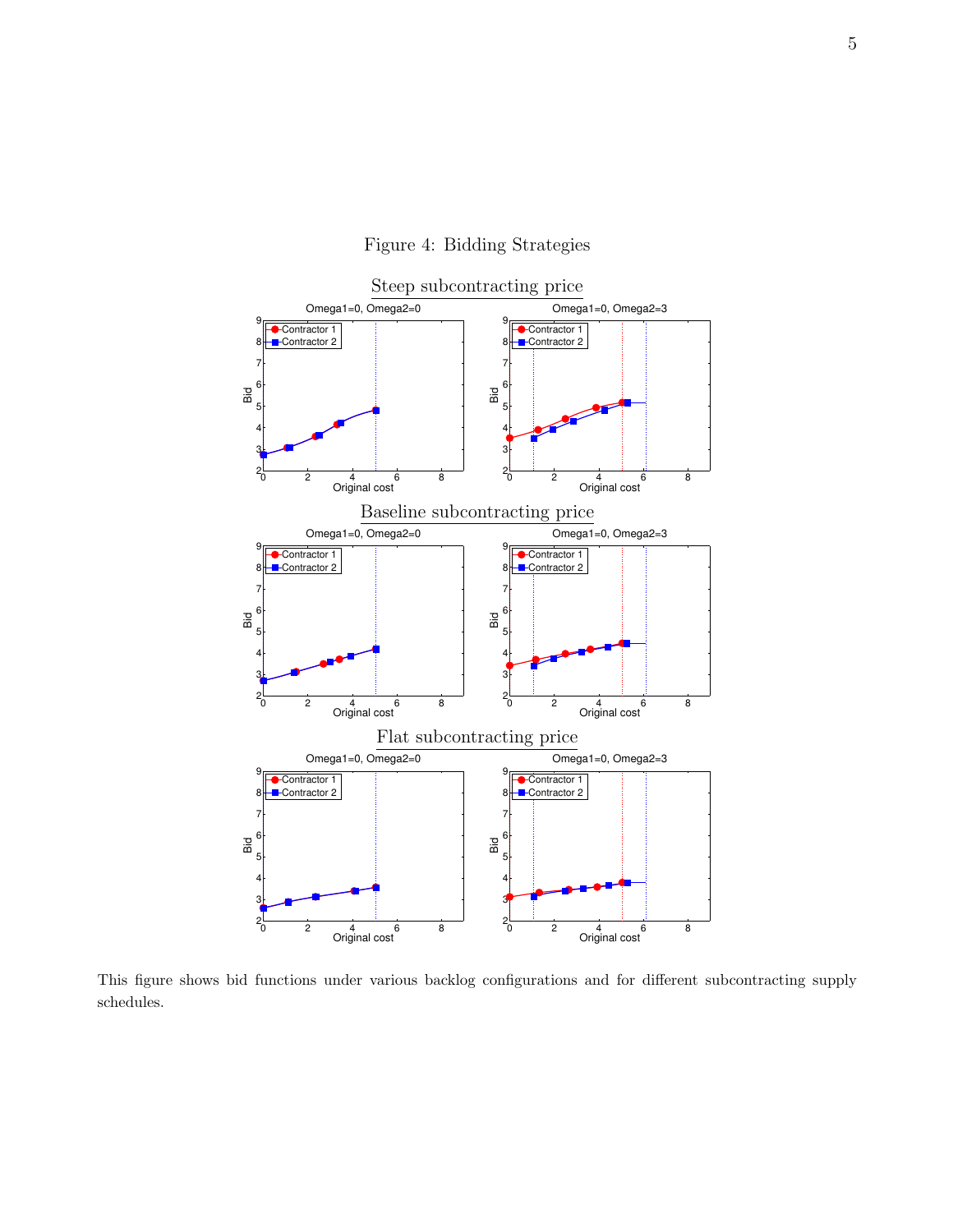



This figure shows probability of winning under various backlog configurations and for different subcontracting supply schedules.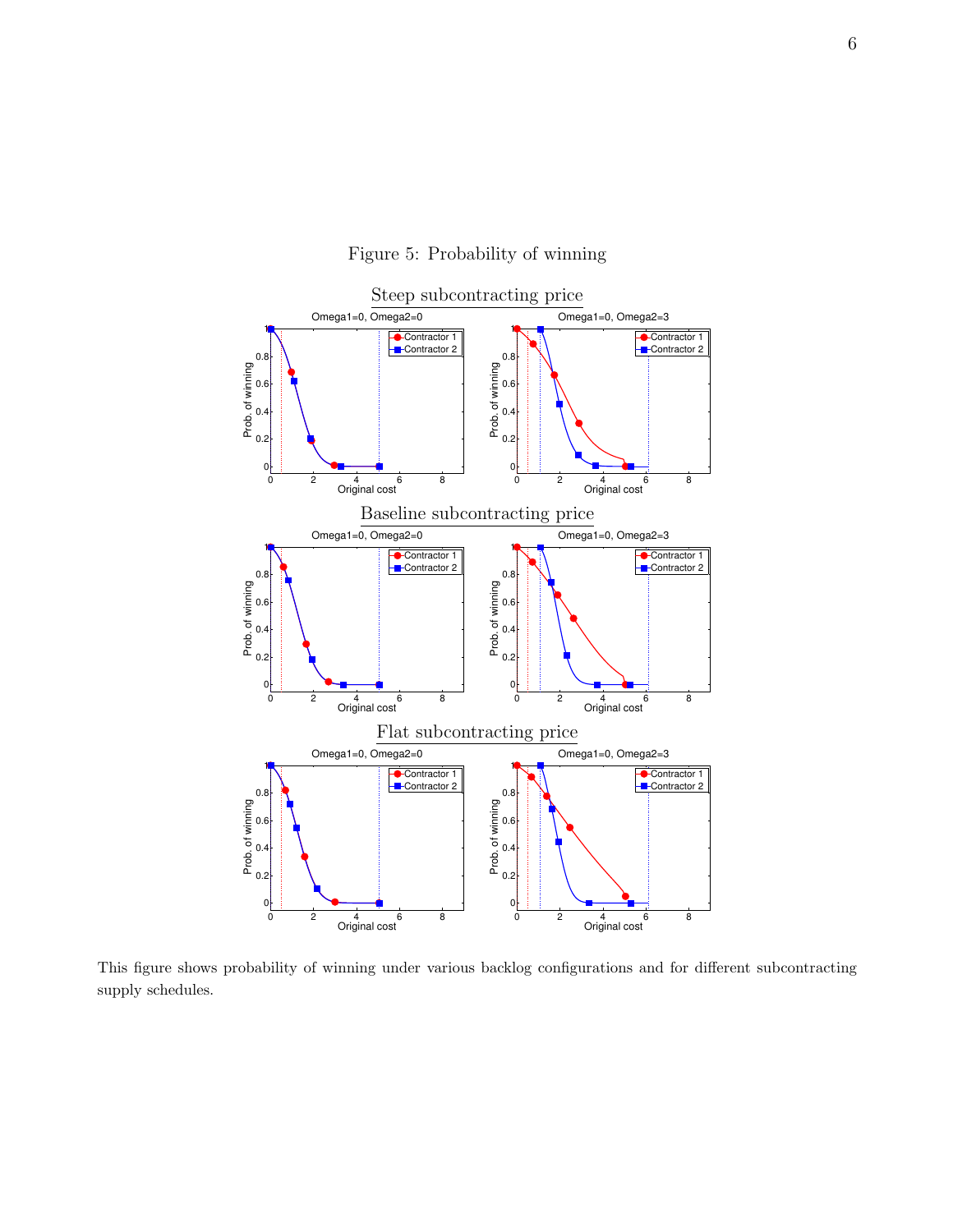

Figure 6: Stationary Distribution of Backlogs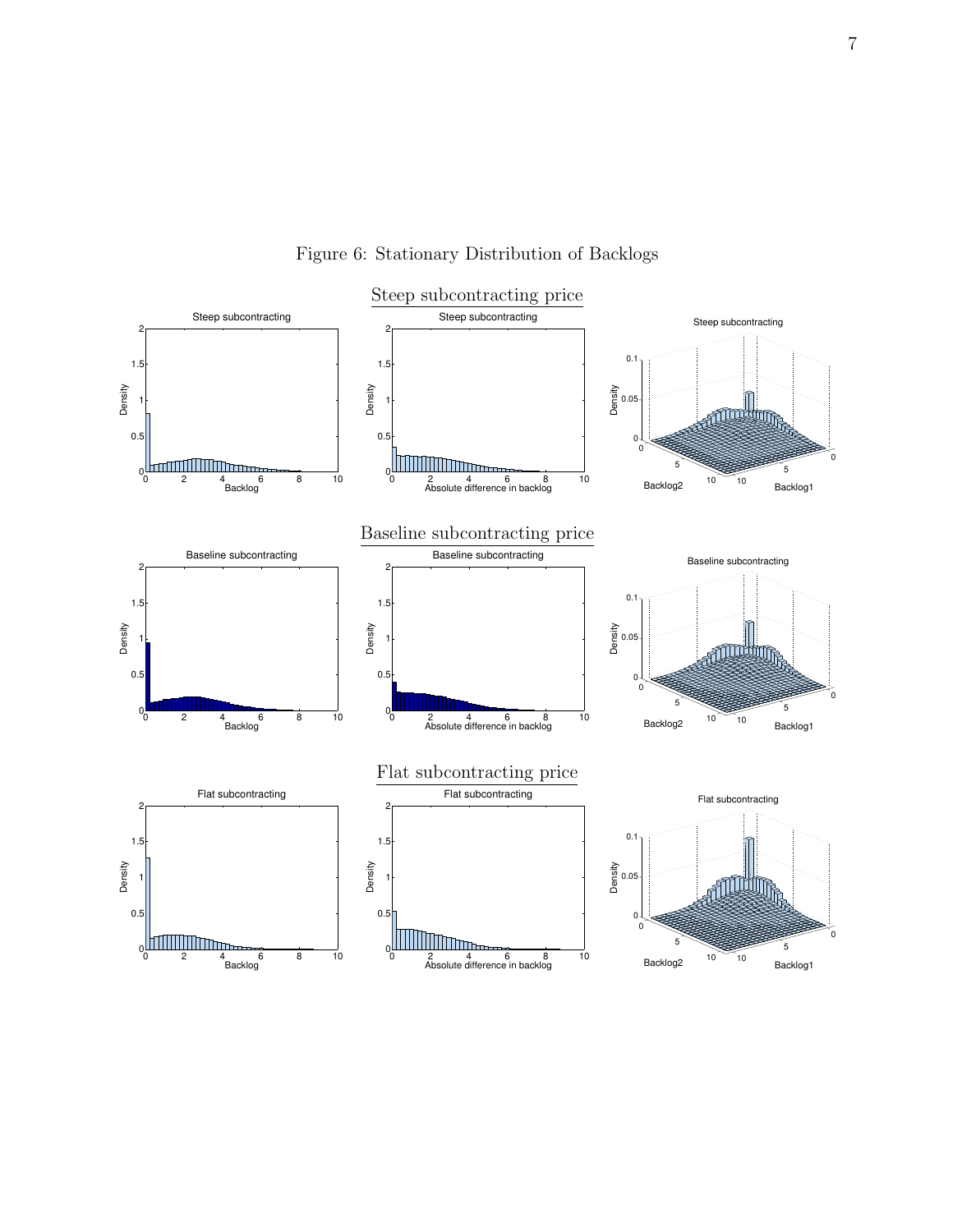| Subcontracting | $\omega_1=0$ | $\omega_1 = 0.5$ | $\omega_1=1$ | $\omega_1=0$   | $\omega_1=0$ |
|----------------|--------------|------------------|--------------|----------------|--------------|
| price schedule | $\omega_2=0$ | $\omega_2=0$     | $\omega_2=0$ | $\omega_2=0.5$ | $\omega_2=1$ |
| <b>Steep</b>   | 0.34         | 0.37             | 0.39         | 0.36           | 0.37         |
| Baseline       | 0.33         | 0.35             | 0.37         | 0.35           | 0.36         |
| Flat           | 0.32         | 0.34             | 0.35         | 0.33           | 0.34         |

Table 4: Expected Bids

This table reports expected bid levels conditional on the state and for different subcontracting supply functions.

| Subcontracting  | $\omega_1=0$ | $\omega_1 = 0.5$ $\omega_1 = 1$ |              | $\omega_1=0$   | $\omega_1=0$ |
|-----------------|--------------|---------------------------------|--------------|----------------|--------------|
| price schedule  | $\omega_2=0$ | $\omega_2=0$                    | $\omega_2=0$ | $\omega_2=0.5$ | $\omega_2=1$ |
| <b>Steep</b>    | 0.06         | 0.11                            | 0.16         | 0.06           | 0.07         |
| <b>Baseline</b> | 0.09         | 0.17                            | 0.25         | 0.10           | 0.10         |
| Flat            | 0.15         | 0.26                            | 0.36         | 0.15           | 0.16         |

Table 5: Expected Subcontracting Levels

This table reports expected subcontracting levels conditional on the state and for different subcontracting supply functions.

| Subcontracting  | $\omega_1=0$ | $\omega_1 = 0.5$ | $\omega_1 = 1 +$ | $\omega_1=0$   | $\omega_1=0$ |
|-----------------|--------------|------------------|------------------|----------------|--------------|
| price schedule  | $\omega_2=0$ | $\omega_2=0$     | $\omega_2=0$     | $\omega_2=0.5$ | $\omega_2=1$ |
| <b>Steep</b>    | 0.50         | 0.43             | 0.36             | 0.57           | 0.64         |
| <b>Baseline</b> | 0.50         | 0.42             | 0.36             | 0.58           | 0.64         |
| Flat            | 0.50         | 0.42             | 0.35             | 0.58           | 0.65         |

Table 6: Expected Probability of Winning

This table reports expected probability of winning the contract conditional on the state and for different subcontracting supply functions.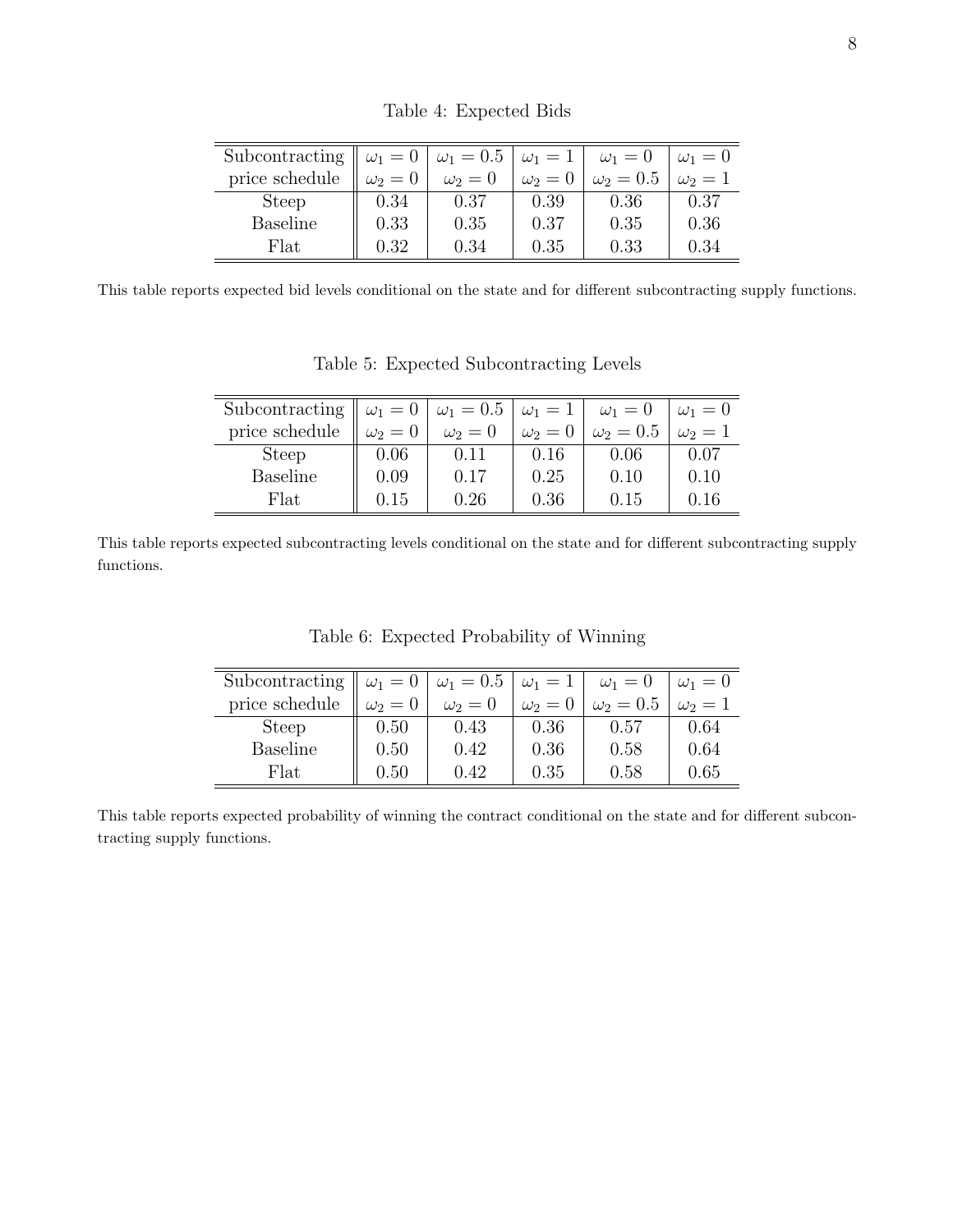|            | Steeper subcontracting price  |                 |              |                           |                |                  |                |                  |  |  |  |
|------------|-------------------------------|-----------------|--------------|---------------------------|----------------|------------------|----------------|------------------|--|--|--|
| $\omega_1$ | $E(c\bar{x})$                 | $std(c\bar{x})$ | $E(\phi(c))$ | $std(\phi(c))$            | $E(\phi(c)_S)$ | $std(\phi(c)_S)$ | $E(\phi(c)_D)$ | $std(\phi(c)_D)$ |  |  |  |
| 0.00       | 1.30                          | 0.64            | 2.39         | 0.59                      | 1.38           | 0.70             | 1.016          | 0.125            |  |  |  |
| 0.50       | 1.60                          | 0.79            | 2.79         | 0.67                      | 1.68           | 0.84             | 1.103          | 0.169            |  |  |  |
| 1.00       | 1.90                          | 0.91            | 3.13         | 0.72                      | 1.99           | 0.92             | 1.137          | 0.203            |  |  |  |
|            | Baseline subcontracting price |                 |              |                           |                |                  |                |                  |  |  |  |
| $\omega_1$ | $E(\cal$<br>$(c\bar{x})$      | $std(c\bar{x})$ | $E(\phi(c))$ | $std(\phi(c)$             | $E(\phi(c)_S)$ | $std(\phi(c)_S)$ | $E(\phi(c)_D)$ | $std(\phi(c)_D)$ |  |  |  |
| 0.00       | 1.31                          | 0.64            | 2.29         | 0.54                      | 1.44           | 0.73             | 0.856          | 0.200            |  |  |  |
| 0.50       | 1.60                          | 0.78            | 2.65         | 0.59                      | 1.74           | 0.84             | 0.910          | 0.256            |  |  |  |
| 1.00       | 1.89                          | 0.89            | 2.94         | 0.61                      | 2.02           | 0.87             | 0.919          | 0.296            |  |  |  |
|            |                               |                 |              | Flat subcontracting price |                |                  |                |                  |  |  |  |
| $\omega_1$ | $E(c\bar{x})$                 | $std(c\bar{x})$ | $E(\phi(c))$ | $std(\phi(c))$            | $E(\phi(c)s)$  | $std(\phi(c)_S)$ | $E(\phi(c)D)$  | $std(\phi(c)_D)$ |  |  |  |
| 0.00       | 1.32                          | 0.64            | 2.20         | 0.47                      | 1.51           | 0.75             | 0.692          | 0.299            |  |  |  |
| 0.50       | 1.58                          | 0.78            | 2.48         | 0.47                      | 1.78           | 0.80             | 0.705          | 0.342            |  |  |  |
| 1.00       | 1.88                          | 0.90            | 2.72         | 0.46                      | 2.04           | 0.80             | 0.683          | 0.359            |  |  |  |

Table 7: Moments of the Distributions of Private Costs

The table summarizes variation in private costs of contractor 1 for three configurations of backlogs, keeping the backlog of the opponent at 0. The second and third columns show the mean and the standard deviation of the original private costs (i.e. costs before subcontracting is taken into account) whereas the fourth and the fifth columns present the mean and the standard deviation of the static part of the effective private costs. Finally, the sixth and the seventh columns contain the mean and the standard deviation of the full effective private costs (i.e. costs after subcontracting is taken into account that also include the continuation value of winning).

|                 | Allocated | Expected  |           | Conditional on allocation<br>Backlog |           |           | Difference in |
|-----------------|-----------|-----------|-----------|--------------------------------------|-----------|-----------|---------------|
|                 | projects  | number of | Firm's    | Procurement                          | Work      |           | backlog       |
|                 |           | bidders   | profit    | cost                                 | done      |           |               |
| <b>Steep</b>    | 0.46      | 1.15      | \$1.57M   | \$5.04M                              | 0.83      | \$2.63M   | \$2.42M       |
|                 | $-8.7\%$  | $-3.0\%$  | $8.6\%$   | $5.8\%$                              | 13.3%     | 19.2%     | 12.0%         |
| <b>Baseline</b> | 0.51      | 1.19      | \$1.44M   | \$4.76M                              | 0.73      | \$2.21M   | \$2.16M       |
| Flat            | 0.56      | 1.24      | \$1.29M   | \$4.38M                              | 0.62      | \$1.67M   | \$1.88M       |
|                 | 11.0%     | $4.1\%$   | $-10.5\%$ | $-8.1\%$                             | $-15.6\%$ | $-24.5\%$ | $-13.0\%$     |

This table reports the average values of several variables in the stationary equilibria of the environments with and without subcontracting and for calibrated parameter values.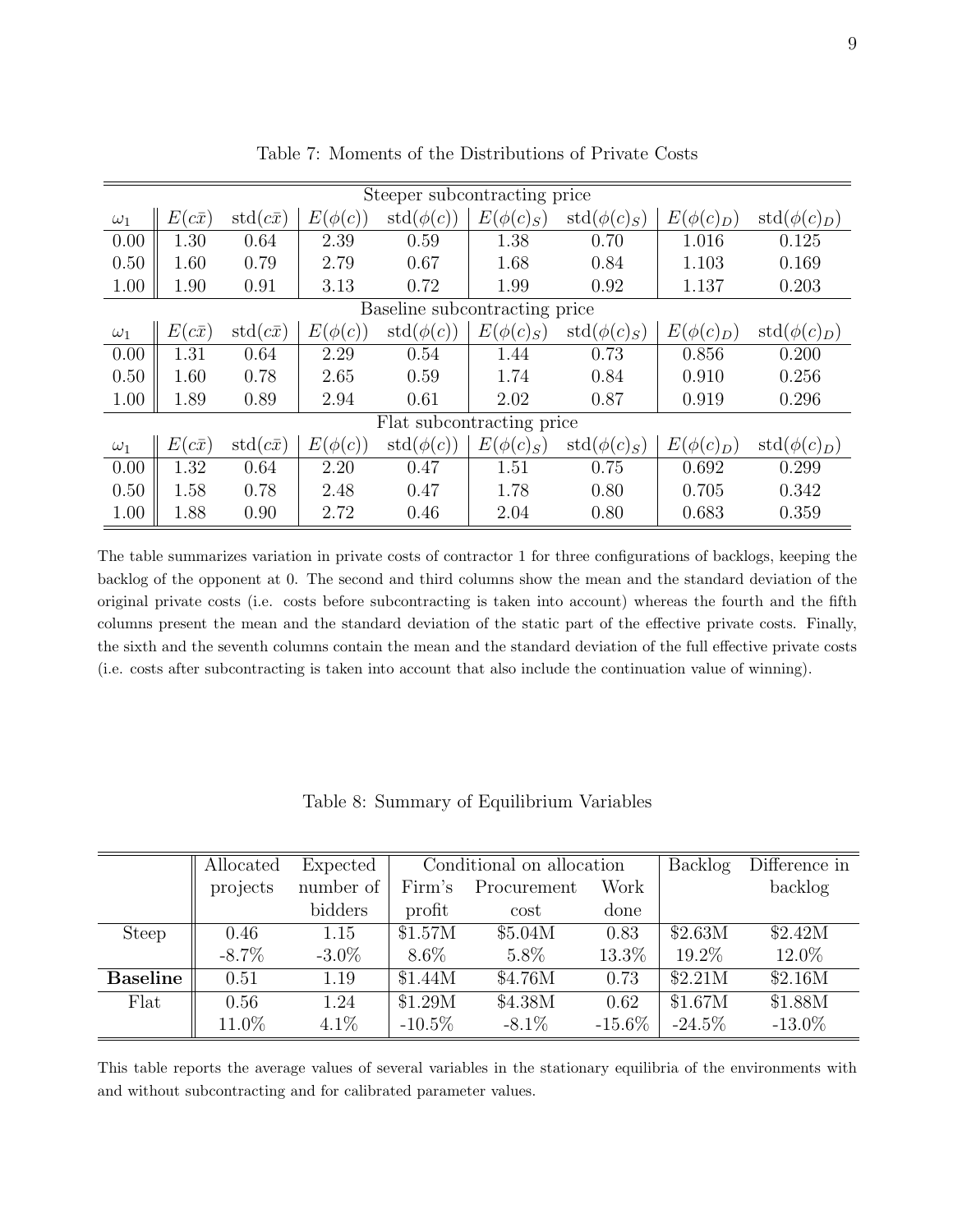## Policies Restricting Access to Subcontracting

Subcontracting is widely prevalent in the markets for infrastructure construction and maintenance. However, in many cases, as for example in the markets for government procurement, the auctioneer chooses to regulate the primary contractor's decision to subcontract. Often this takes a form of limiting the amount of work that may be subcontracted. In government procurement it is usually not permitted to subcontract more than 40% of the project size. This rule is motivated by concerns about contractors' ability to supervise the work and thus guarantee the quality if a large number of tasks are performed by other firms. Alternatively, many governments require that a fixed fraction of work should be subcontracted to disadvantaged businesses. Such policy intends to support disadvantaged enterprises through their integration into the market place (i.e. it mitigates entry barriers that are allerged to exist for such businesses) and aims to ultimately promote greater competitiveness in the market place. Heuristically the benefits of the described subcontracting restrictions are clear and we do not attempt to measure them empirically in this paper. Rather, we focus on the costs in terms of the procurement expense which arise if contractor is restricted to use a suboptimal subcontracting strategy. We also abstract from the question of whether the disadvantaged businesses are less efficient relative to regular firms. Instead we focus on the effect of imposing lower bound on subcontracting as policies supporting such enterprises effectively do.

Imposing Upper Limit on Subcontracting In this analysis we compute an equilibrium of the dynamic game with subcontracting under the three regimes: (a) no restrictions on subcontracting strategies, (b) restricting the subcontracted fraction of the project to be below 60% of the project (currently prevailing policy), (c) restricting the subcontracted fraction of the project to be below 40% of the project. We find that results for the first policy are similar to those reported in the paper while comparing the equilibria with and without subcontracting. Generally, the cost of procurement for an individual project increases as the policy becomes more restrictive, and the fraction of projects allocated and completed in the equilibrium decreases.

Requiring a Subcontracting Minimum In this analysis we compute an equilibrium of the dynamic game under the following three scenarios: (a) no restriction on subcontracting strategies; (b) requiring 10% minimum, (c) requiring 15% minimum. We find that this policy actually works to decrease the procurement cost for an individual project since subcontracting facilitates symmetrization and thus intensifies competition. The competitive effect dominates the increase in production costs associated with sub-optimal subcontracting levels. This effect, however, is not very large since the policy usually requires only a small increase in the low bound on the fraction of project subcontracted.